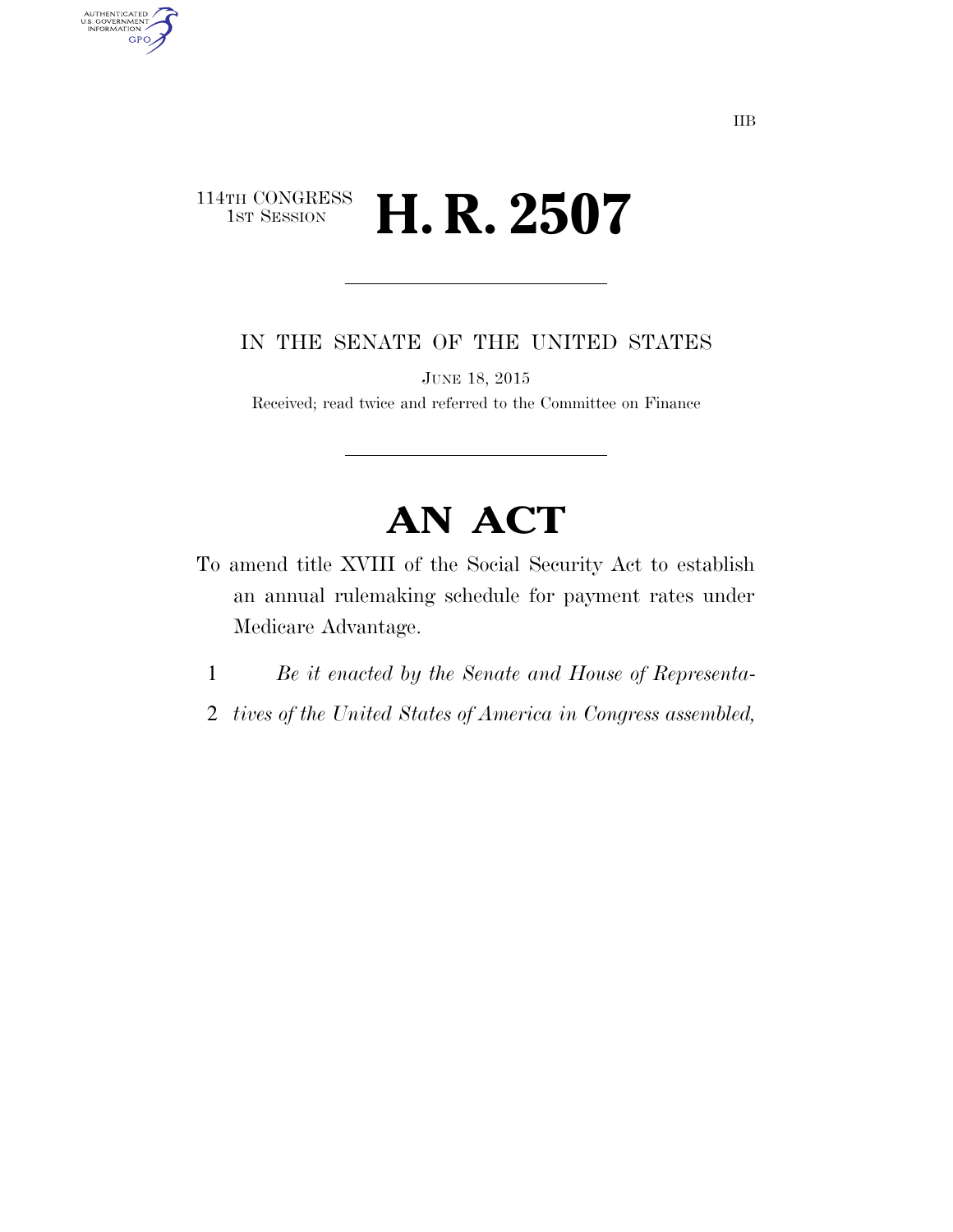## **SECTION 1. SHORT TITLE.**

| 2              | This Act may be cited as the "Increasing Regulatory"  |
|----------------|-------------------------------------------------------|
| 3              | Fairness Act of 2015".                                |
| $\overline{4}$ | SEC. 2. ESTABLISHING AN ANNUAL RULEMAKING SCHED-      |
| 5              | ULE FOR PAYMENT RATES UNDER MEDICARE                  |
| 6              | ADVANTAGE.                                            |
| 7              | Section 1853(b) of the Social Security Act (42 U.S.C. |
| 8              | $1395w-23(b)$ is amended—                             |
| 9              | $(1)$ in the subsection heading, by inserting ",      |
| 10             | ANNUAL RULEMAKING SCHEDULE FOR PAYMENT                |
| 11             | RATES FOR 2017 AND SUBSEQUENT YEARS" after            |
| 12             | "RATES";                                              |
| 13             | $(2)$ in paragraph $(1)$ —                            |
| 14             | $(A)$ in subparagraph $(B)$ —                         |
| 15             | (i) in the subparagraph heading, by                   |
| 16             | inserting "BEFORE 2017" after "YEARS";                |
| 17             | and                                                   |
| 18             | (ii) in the matter preceding clause (i),              |
| 19             | by inserting "and before 2017" after                  |
| 20             | "2005"; and                                           |
| 21             | (B) by adding at the end the following new            |
| 22             | subparagraph:                                         |
| 23             | "(C) ANNUAL RULEMAKING SCHEDULE                       |
| 24             | FOR PAYMENT RATES FOR 2017 AND SUBSE-                 |
| 25             | QUENT YEARS.—For 2017 and each subsequent             |
| 26             | year, before April 1 of the preceding year, the       |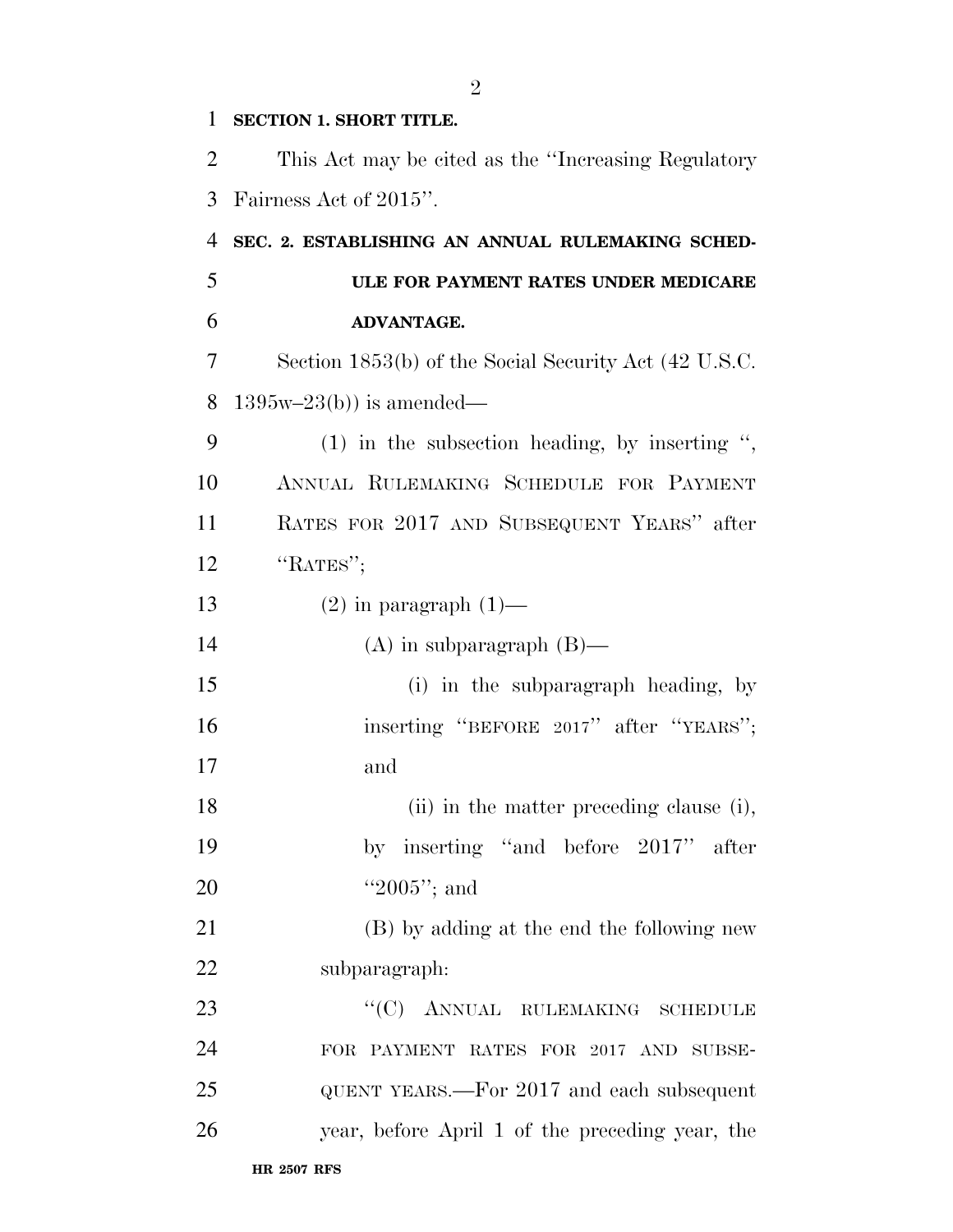| $\mathbf{1}$   | Secretary shall, by regulation and in accordance |
|----------------|--------------------------------------------------|
| $\overline{2}$ | with the notice and public comment periods re-   |
| 3              | quired under paragraph (2) for such a year, an-  |
| $\overline{4}$ | nually determine and announce the following:     |
| 5              | "(i) The annual MA capitation rate               |
| 6              | for each MA payment area for such year.          |
| 7              | "(ii) The risk and other factors to be           |
| 8              | used in adjusting such rates under sub-          |
| 9              | section $(a)(1)(A)$ for payments for months      |
| 10             | in such year.                                    |
| 11             | "(iii) With respect to each MA region            |
| 12             | and each MA regional plan for which a bid        |
| 13             | was submitted under section 1854, the MA         |
| 14             | region-specific non-drug monthly bench-          |
| 15             | mark amount for that region for the year         |
| 16             | involved.                                        |
| 17             | "(iv) The major policy changes to the            |
| 18             | risk adjustment model, and the 5-star rat-       |
| 19             | ing system established under subsection          |
| 20             | (o), that are determined to have an eco-         |
| 21             | nomic impact."; and                              |
| 22             | $(3)$ in paragraph $(2)$ —                       |
| 23             | (A) by inserting "(or, for $2017$ and each       |
| 24             | subsequent year, at least 60 days)" after "45    |
| 25             | days"; and                                       |